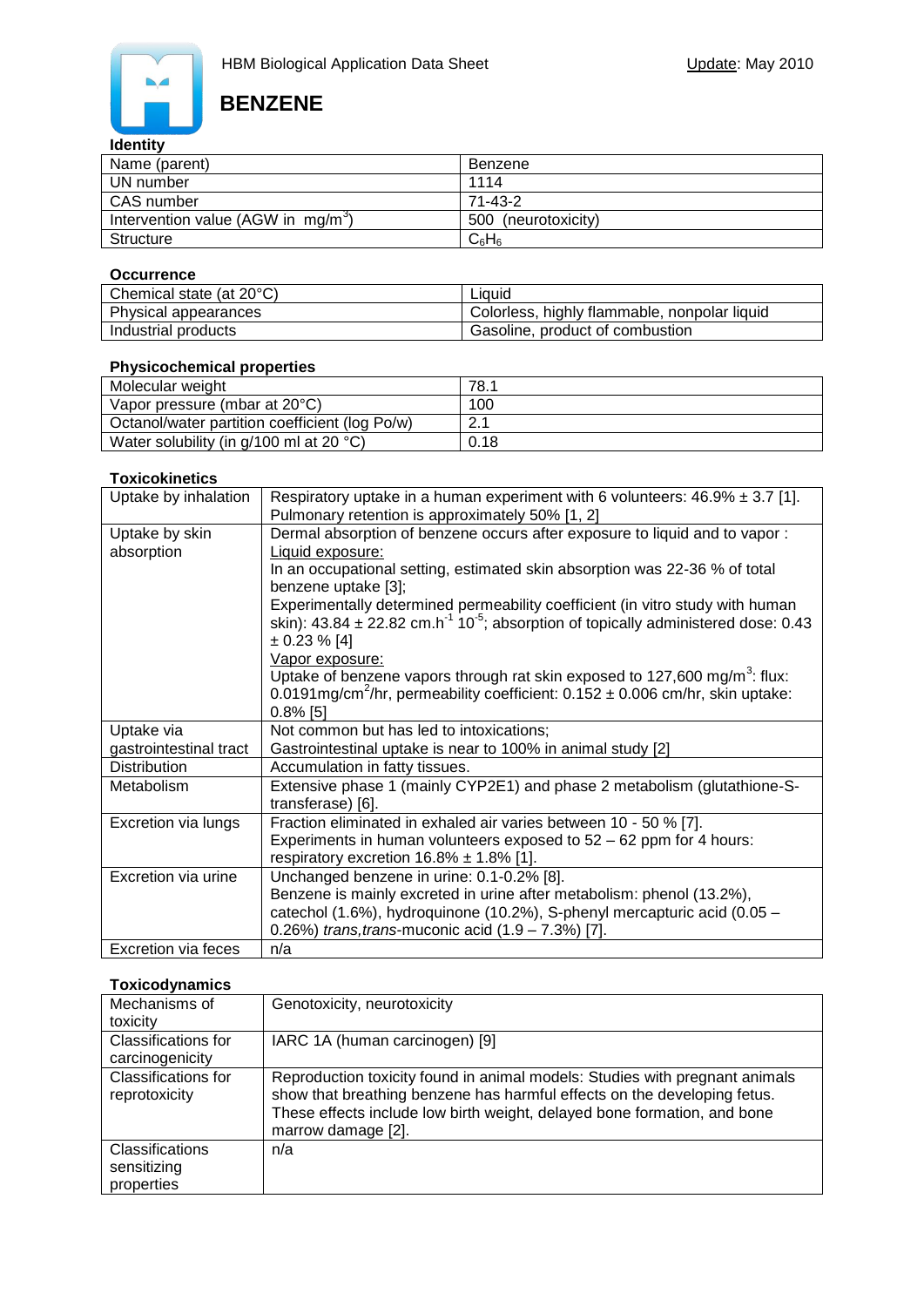

## **Biological monitoring**

| <b>Biomarker</b>                            | S-phenyl mercapturic acid (SPMA)         | <i>trans, trans-muconic acid (ttMA)</i> | benzene (parent)                       |
|---------------------------------------------|------------------------------------------|-----------------------------------------|----------------------------------------|
| Molecular weight                            | 239.29                                   | 142.11                                  | 78.11                                  |
| Involved enzymatic metabolism               | CYP2E1 and GST                           | CYP2E1 and GST                          |                                        |
| <b>Biological material</b>                  | Urine                                    | Urine                                   | Alveolar air                           |
| Type of sample                              | Spot urine                               | Spot urine                              | End-exhaled breath                     |
| Sampling collection                         | Collect multiple samples over 1-2        | Collect multiple samples over 1-2       | Collect multiple samples over 1-2      |
|                                             | days                                     | days                                    | days; exposure to 10 ppm was           |
|                                             |                                          |                                         | detected until 45 h [16]               |
| <b>Excretion pattern</b>                    | Biphasic elimination: $9.0 \pm 4.5$ [10] | Monophasic elimination: $5.1 \pm 2.3$ h | Triphasic elimination: 0.9h, 3h and 15 |
|                                             | and $45 \pm 4$ h [11] (determined in     | (determined in workers in the           | h [12] and 55-61 min, 3.2-5.9 h and    |
|                                             | workers in the petrochemical             | petrochemical industry) [10]            | 14-19.7 h [16].                        |
|                                             | industry)                                |                                         |                                        |
| <b>Materials</b>                            | 250 mL polyethylene container with       | 250 mL polyethylene container with      | Bio-VOC, Tenax TA-tubes                |
|                                             | screw cap                                | screw cap                               |                                        |
| Transportation                              | At ambient temperature                   | At ambient temperature                  | At ambient temperature                 |
| Storage                                     | Stable at 4°C if acidified to pH 2 with  | Stable at 4°C if acidified to pH 2 with | < 2 h transfer to TENAX; preferably    |
|                                             | 6 M of HCI                               | 6 M of HCI                              | sealed in a plastic bag to avoid       |
|                                             |                                          |                                         | contact with ambient air               |
| Stability                                   | $> 1$ month                              | > 1 month                               | $> 1$ month                            |
| Measurement principle                       | Gas chromatography mass                  | HPLC-UV (absorption at 259 nm)          | Gas chromatography - flame             |
|                                             | spectrometry (GC-MS)                     |                                         | ionization detector (GC-FID) or GC-    |
|                                             |                                          |                                         | <b>MS</b>                              |
| Aliquot for 1 analysis                      | 2 mL                                     | 2 mL                                    | $100 - 300$ mL                         |
| Limit of quantification                     | 1 - 5 $\mu$ g/L (GC-MS)                  | 25 µg/L (HPLC-UV)                       | 0.01 nmol/L (GC-MS)                    |
| Recommended adjustments                     | Density correction by creatinine         | Density correction by creatinine        | n/a                                    |
| Preferred units for expression of           | µg SPMA/g creatinine                     | µg ttMA/g creatinine                    | nmol/L alveolar air                    |
| results                                     |                                          |                                         |                                        |
| Conversion factor                           | $1 \mu g/g = 0.475 \mu mol/mol$          | $1 \mu g/g = 0.800 \mu mol/mol$         | 1 ng/L = $0.0128$ nmol/L               |
| <b>Biological Limit Values US (workers)</b> | 25 µg SPMA/g creatinine (end of          | 500 µg ttMA/g creatinine (end of        | n/a                                    |
|                                             | shift) [13]                              | shift) [13]                             |                                        |
|                                             |                                          |                                         |                                        |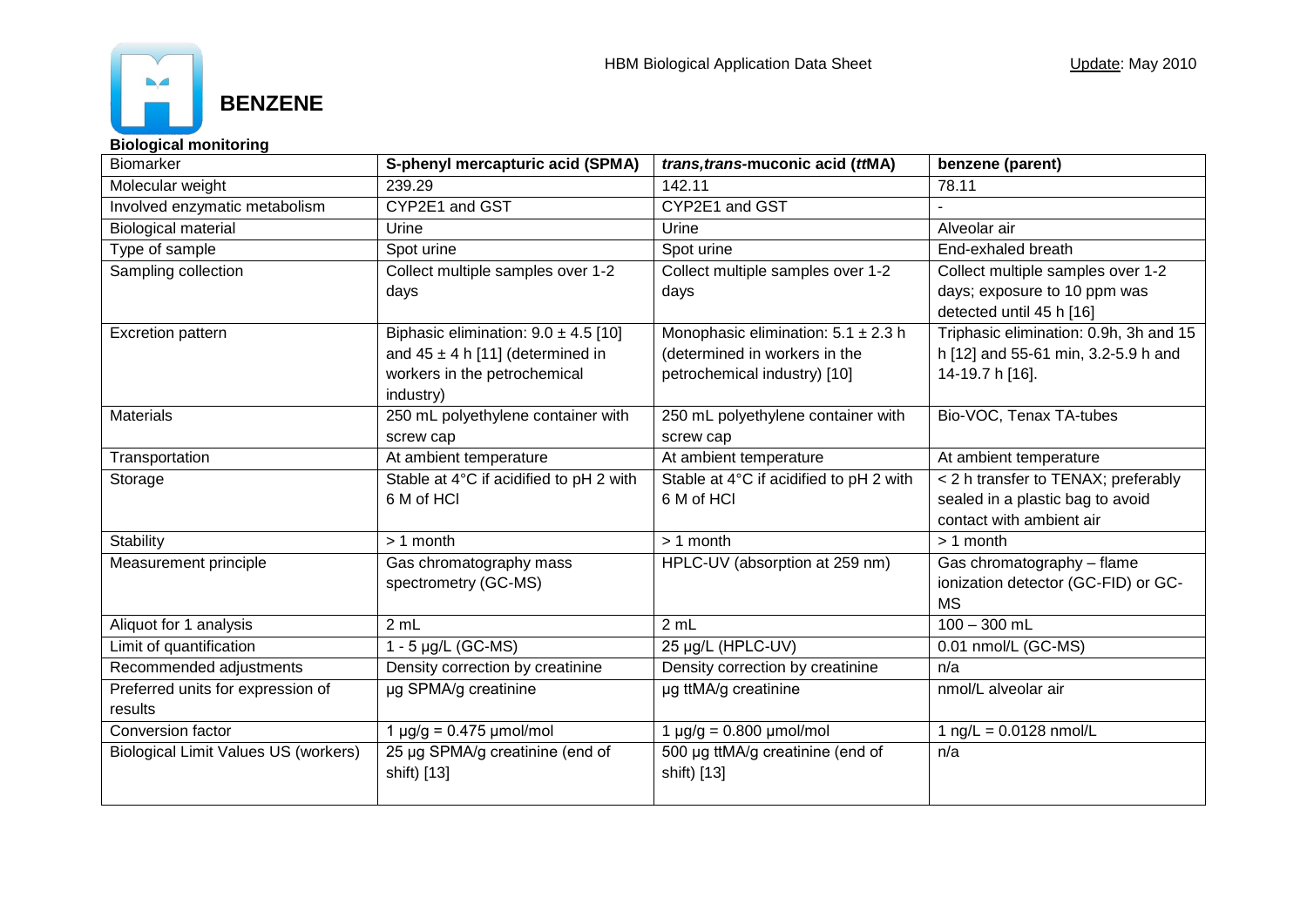

| <b>Biological Limit Values Germany</b> | Benzene in air                     | SPMA (mg/g  | Benzene in air                    | $tt$ -MA $(mg/L)$ |                 |
|----------------------------------------|------------------------------------|-------------|-----------------------------------|-------------------|-----------------|
| (workers) [14]                         | (mg/m <sup>3</sup> )               | creatinine) | (mg/m <sup>3</sup> )              |                   |                 |
|                                        | 1.0                                | 0.010       | 1.0                               |                   |                 |
|                                        | 2.0                                | 0.025       | 2.0                               | 1.6               |                 |
|                                        | 3.0                                | 0.040       | 3.0                               |                   |                 |
|                                        | 3.3                                | 0.045       | 3.3                               |                   |                 |
|                                        | 6.5                                | 0.090       | 6.5                               | З                 |                 |
|                                        | 13                                 | 0.180       | 13                                | ა                 |                 |
|                                        | 19.5                               | 0.270       | 19.5                              |                   |                 |
| BIOMONECS background in non-           | 6.5 $\mu$ g/g (6.5 $\mu$ g/L) [15] |             | 0.33 µg/g (0.32 µg/L) [15]        |                   | 0.1 nmol/L [15] |
| smoking m/f adults (based on P0.95)    |                                    |             |                                   |                   |                 |
| $[15]$                                 |                                    |             |                                   |                   |                 |
| Possible confounders                   | active smoking                     |             | active smoking, bacterial product |                   | active smoking  |